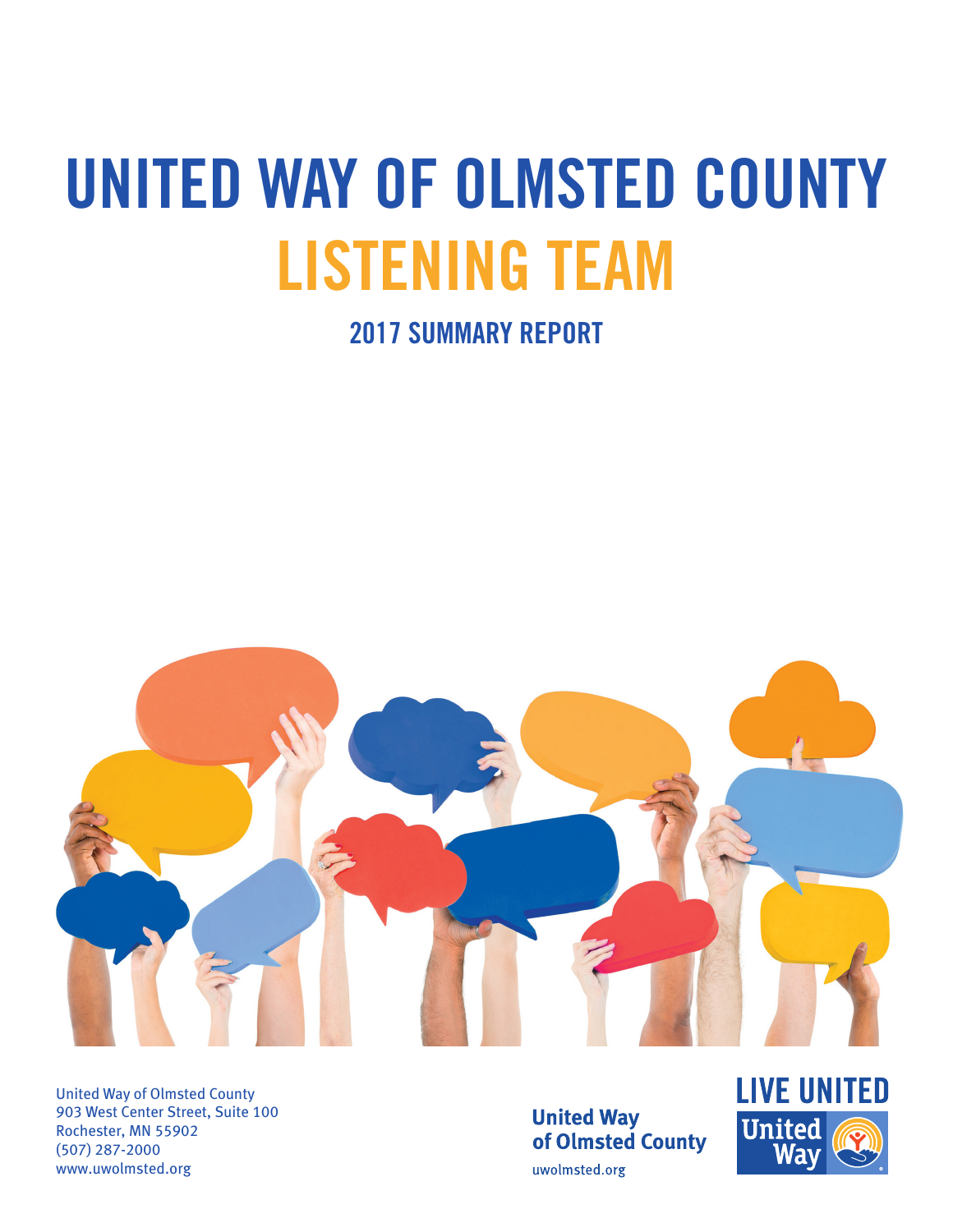# **TABLE OF CONTENTS**

# AT A GLANCE....

#### **Activities:**

- . 7 trainings and meetings held for inaugural Listening Team members beginning in March 2017
- . 69 community members shared their views on what makes a strong community in 7 United Way **Community Conversations**
- 11 volunteers and staff participated in public listening activities with hundreds of community members
- 28 hours were spent engaging the community

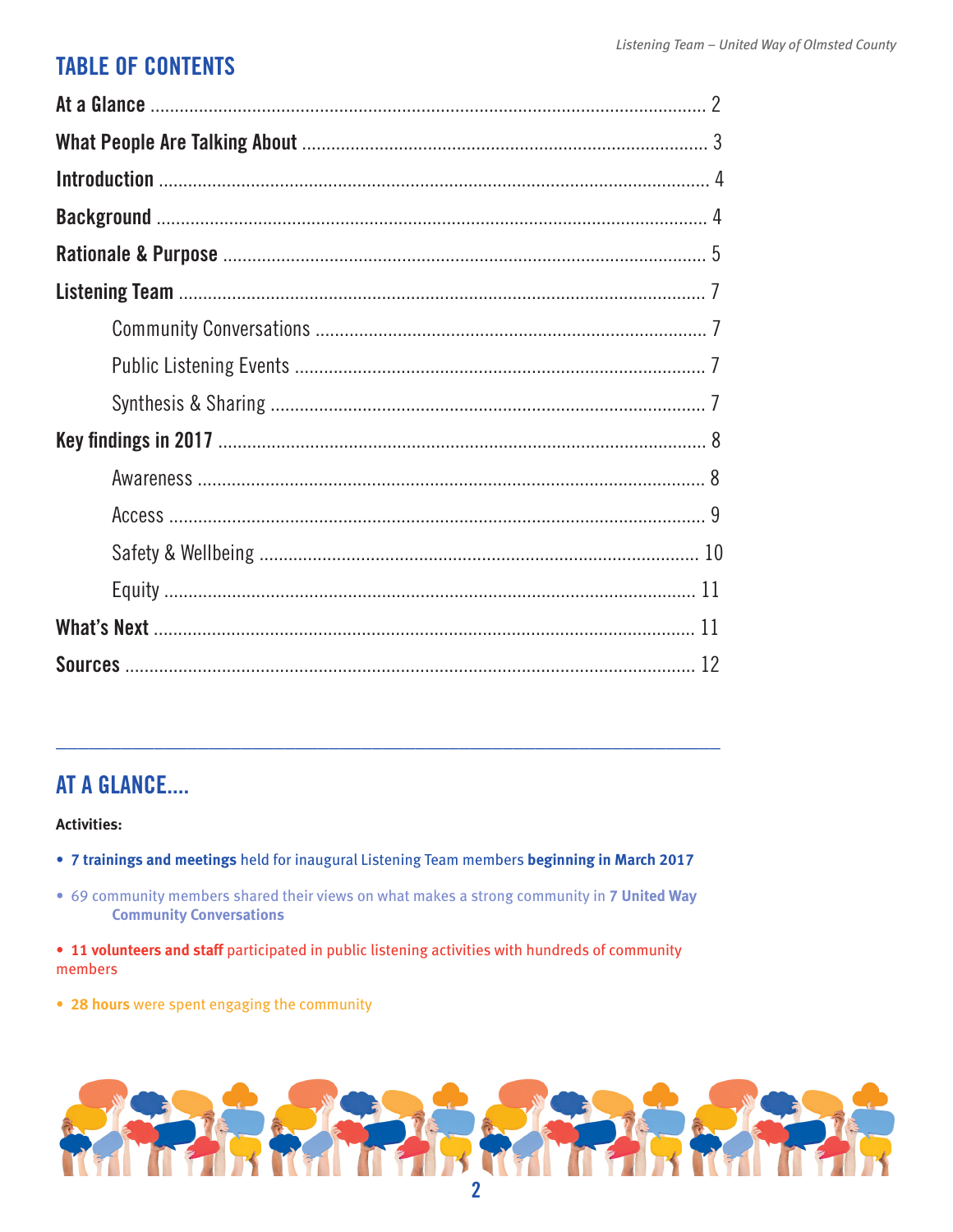#### **WHAT PEOPLE ARE TALKING ABOUT:**

- **Awareness:** Knowledge of barriers and of resources available to meet them
	- o "[People] think there are no poor people here."
	- o "A friend of mine directed me to Channel One when I first moved here."
	- o "Rochester doesn't want [people] to know that we have low-income, homeless, and alcoholic people [who live here]."

#### **• Access:** Being able to get the resources you need

- o "The wait times are too long…There aren't enough mental health providers, especially for children."
- o "Parking while attending multiple appointments for health care can add up quickly."
- o "Even if housing was affordable, you need utilities. You need to ask yourself, can I actually afford this?"

#### **• Safety & Wellbeing:** Feeling physically and socially secure

- o "[Seniors in emergency shelters] are in the same place as…young people, and it's just not appropriate and it's not safe."
- o "You don't want to tell the outside world that you don't have enough food."
- o "We know there's a lot of fishy stuff going on but….we don't talk about [it] because we don't want it to get back to [the landlord] and suddenly we're homeless."
- o "Who do I trust?"

#### **• Equity:** Different communities need different types of support

- o "Maybe [it's that way] in Rochester, but what about in Kasson or Dodge Center?"
- o "Many black families don't own cars."
- o "What about the single mother [headed] family, families with two moms, two dads…Today's families are more than 'traditional' families."

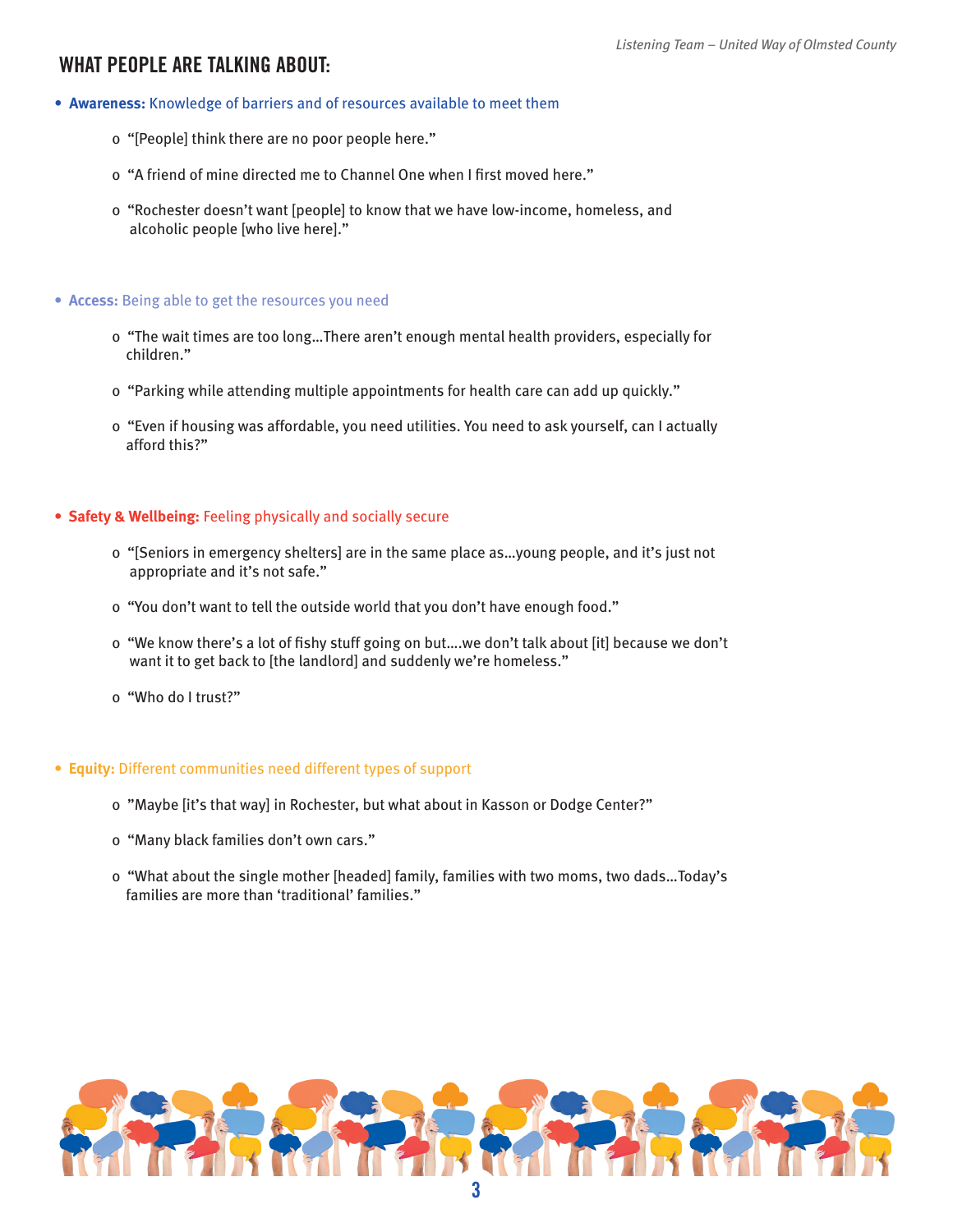# **INTRODUCTION:**

United Way of Olmsted County is a community change organization that fights for the education, health, and financial stability of every person in our community. United Way fights to erase divisions, bridge divides, and right inequities. We work to connect people with resources that change lives and transform our community.

We do this in a variety of ways. We operate programs and shared resources that support the community, such as our 2-1-1 information and referral service or our Get Connected volunteer matching portal. We work collaboratively with partners from many organizations and walks of life to create system change and solutions that elevate our community more than any single program or organization could. We provide financial, technical, and volunteer support for programs that make a difference.

At United Way, we LIVE UNITED with the change-makers, risktakers, and problem-solvers as we seek, find, and create lasting solutions to the challenges that face our community.

This document is a summary of the public knowledge work conducted by United Way of Olmsted County's Listening Team from the team's inception in March of 2017 through the end of that year. This report—as well as the listening work it describes—builds on the Community Conversations Summary issued by United Way in September, 2016 (click here for the full 2016 report). The learnings represented in this document are meant to inform the ongoing work of United Way and are made available here for other community-based organizations seeking to create change in Olmsted County.

# **Trainings & Meetings 7 Community Members 69 Volunteers & Staff 11 28**

#### **BACKGROUND:**

Late in 2015, as part of an effort to "turn outward" as an organization, United Way of Olmsted County set out to develop a plan to more deeply engage with the community of individuals and families most likely to benefit from our work. By January of 2016, we had begun to implement a plan to host community conversations to better inform an organizational perspective on the community of Olmsted County and to root future decision-making in the aspirations of and challenges faced by community members.

Most immediately, United Way intended these community conversations and the many things learned from them to inform ongoing development of our work in the community.

*Listening Team – United Way of Olmsted County*

**Hours**

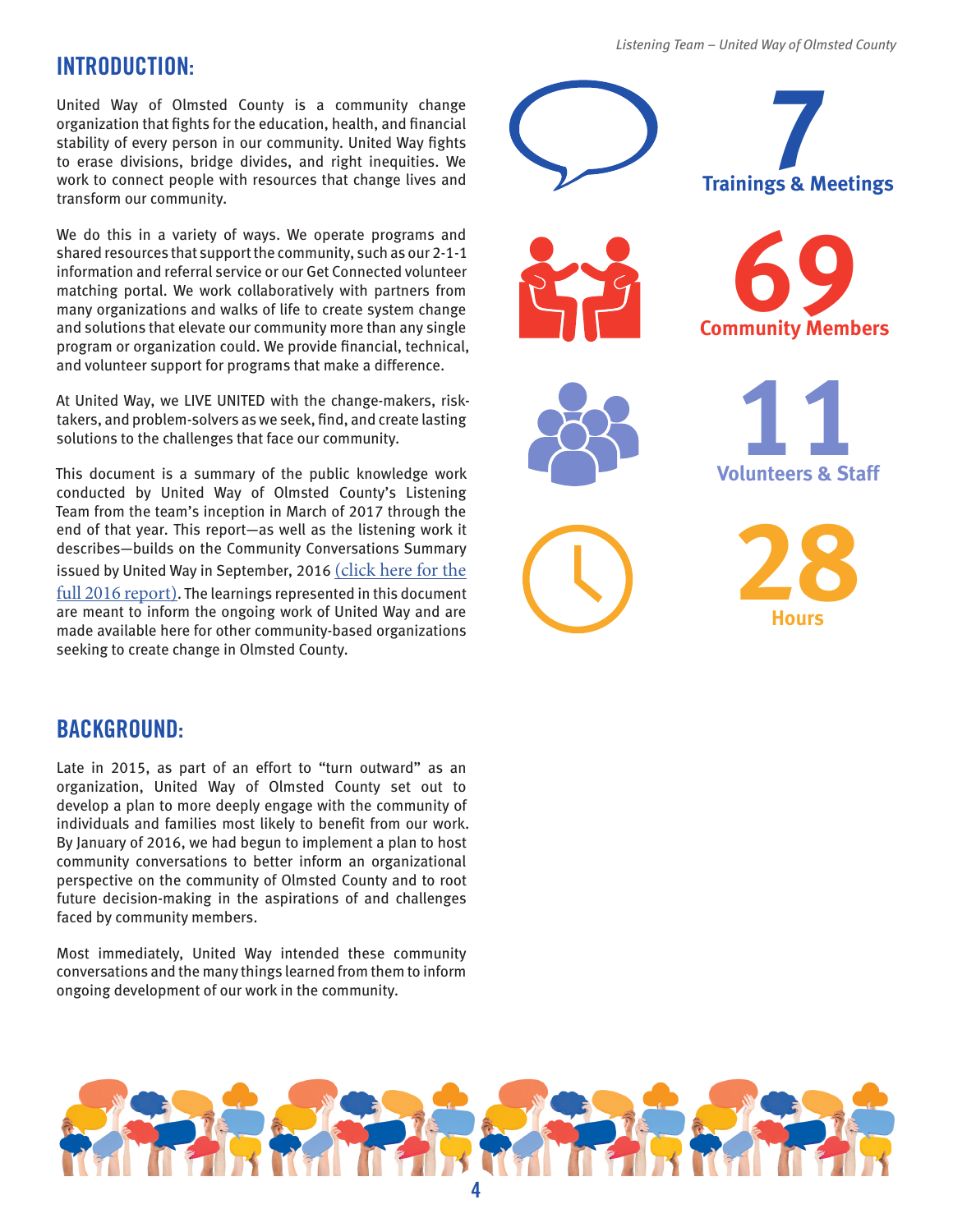By listening deeply to people with lived experience of the kinds of conditions that United Way works to improve, we anticipated that we would become better positioned to develop strategic goals and actions that align with people's needs and priorities.

In order to develop this kind of public knowledge, we held a large number of community conversations over 8 months in 2016. This volume and pace of conversations allowed United Way to build depth and breadth of understanding quickly to assist in shaping strategies and tactics for future impact.

Yet, the process of "turning outward" is not one that has a clear beginning and ending point; rather, it is an ongoing journey that brings an organization like United Way continually closer to the people we seek to serve. That is why, in late 2016, United Way announced our intention to form a Listening Team dedicated to carrying out our public knowledge work. The ongoing gathering and synthesis of public knowledge ensures that our work remains aligned with the populations we serve. This document represents the first public summary of this more comprehensive listening work that began in 2017.

#### *PUBLIC KNOWLEDGE*

*Public knowledge comes only from engaging in conversation with people in a community. Only the people within the community themselves can tell us their aspirations, concerns and how they see different facets of their community.*

*It is usually in plain language that everyone can understand.*

Source: Harwood Institute for Public Innovation, n.d.

### **RATIONALE AND PURPOSE:**

Too often in the course of public life, voices are missing from the public dialogue, and important perspectives go unnoticed. This occurs when conversations take place among the powerful, and intentional efforts aren't made to include the voices of the less influential and the marginalized. Because of the systemic inequities that characterize public institutions in 21st century America, that marginalization primarily affects low-income community members and people of color, who are less likely to hold positions of influence and less likely to be consulted about important public issues.

When people from marginalized groups are consulted, their stories may be interpreted too broadly, as representative of all people who share their racial, religious, or socio-economic background. Too often, unconscious biases lead the broader community to distrust and even discount perspectives emerging from marginalized groups. When the voices of individuals from already-marginalized groups are underrepresented in public discussion, the harmful effects of social inequities are compounded. Individuals and whole communities may be effectively shut out of public knowledge-making, depriving them of full participation and recognition in public life (Fricker, 2007).

Such social inequities also have material consequences. Research demonstrates that individuals of color may feel socially isolated from the wider community, despite being active employees, citizens, and family members (World Health Organization, 2012). Lack of social connectedness has been correlated to poor mental health, especially for vulnerable populations such as seniors, teenagers, and individuals of color.

 *"[People] think there are no poor people here."*

> *"Maybe [it's that way] in Rochester, but what about in Kasson or Dodge Center?"*

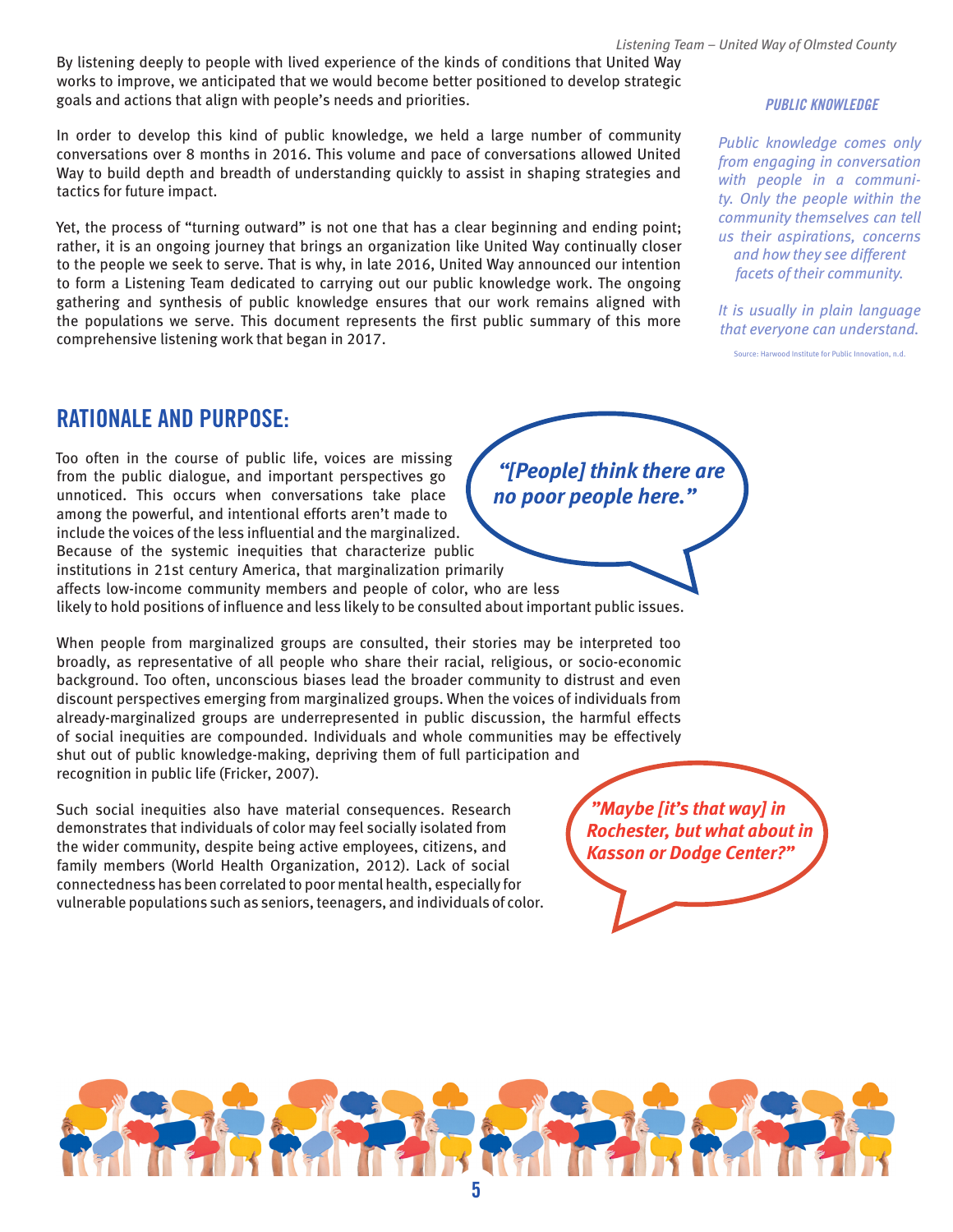Social isolation is considered a threat to physical health and in many studies is considered a risk factor comparable to smoking or obesity. This is particularly true for health outcomes affected by the stress response, such as coronary heart disease, stroke, high blood pressure, cognitive decline, and dementia (Holt-Lunstad, Smith, & Layton, 2010). The relationship between physical health and social isolation can be cyclical, with a physical health challenge resulting in a lack of social connectedness due to decreased mobility, which often leads to mental health challenges and exacerbates physical health challenges (Osborn, 2001).

Olmsted County is not immune to these inequities, as is borne out by both quantitative research and public knowledge. For example, Rochester's dissimilarity index—a measurement of segregation—is slightly worse than other cities of comparable size. In Rochester, the average white resident lives in a neighborhood where fewer than 10% of residents are people of color. Black residents, on the other hand, tend to live in neighborhoods where people of color comprise more than a quarter of the population (Frey & Myers, 2001). Neighborhood segregation by race can also be seen in Rochester's city ward maps, which split plurality non-white neighborhoods into different wards (Krieder, 2016). Formal neighborhood associations recognized by the city run alongside, but do not include, some of the city's lowest-income areas.

Community conversation participants spoke about disconnection and marginalization as they experience it in community life. The most notable theme in United Way's initial community conversations in 2016 was the social disconnection people in Olmsted County feel from one another and from the rest of the community. Many people expressed dissatisfaction with social disconnectedness that they experienced differently as inequity, segregation, and isolation.

These same themes surfaced as United Way's listening work continued in 2017. To take just one example, participants in one community conversation expressed deep frustration with what they perceived as a wide and growing gap between people like themselves and our community's decision-makers. Comments such as "Rochester for most people is overpriced for housing; it's built for Mayo and IBM" or "It's Med City, they don't want anything to look low-income" were met with nods of agreement from around the room. Said one participant, "It's funny, they welcome people like us if we are building those investments [as construction workers], but we can't afford to use them." The conversation concluded with participants asking the facilitator where to find more opportunities to voice their concerns about housing costs in our community. In this and other public discussions, community members told United Way that they feel shut out of economic and social opportunity.

Qualitative and quantitative data show that there is a need for thorough, thoughtful, and authentic engagement of our whole community in designing efforts to shape a bright future for Olmsted County residents. At the core of United Way's evolving community engagement efforts is our public knowledge work. That work, which began in 2016 as a series of community conversations, in 2017 became the Listening Team.

*"A friend of mine directed me to Channel One when I first moved here."* 



*"The wait times are too long…There aren't enough mental health providers, especially for children."*

*outside world that you don't have enough food."*

*"You don't want to tell the*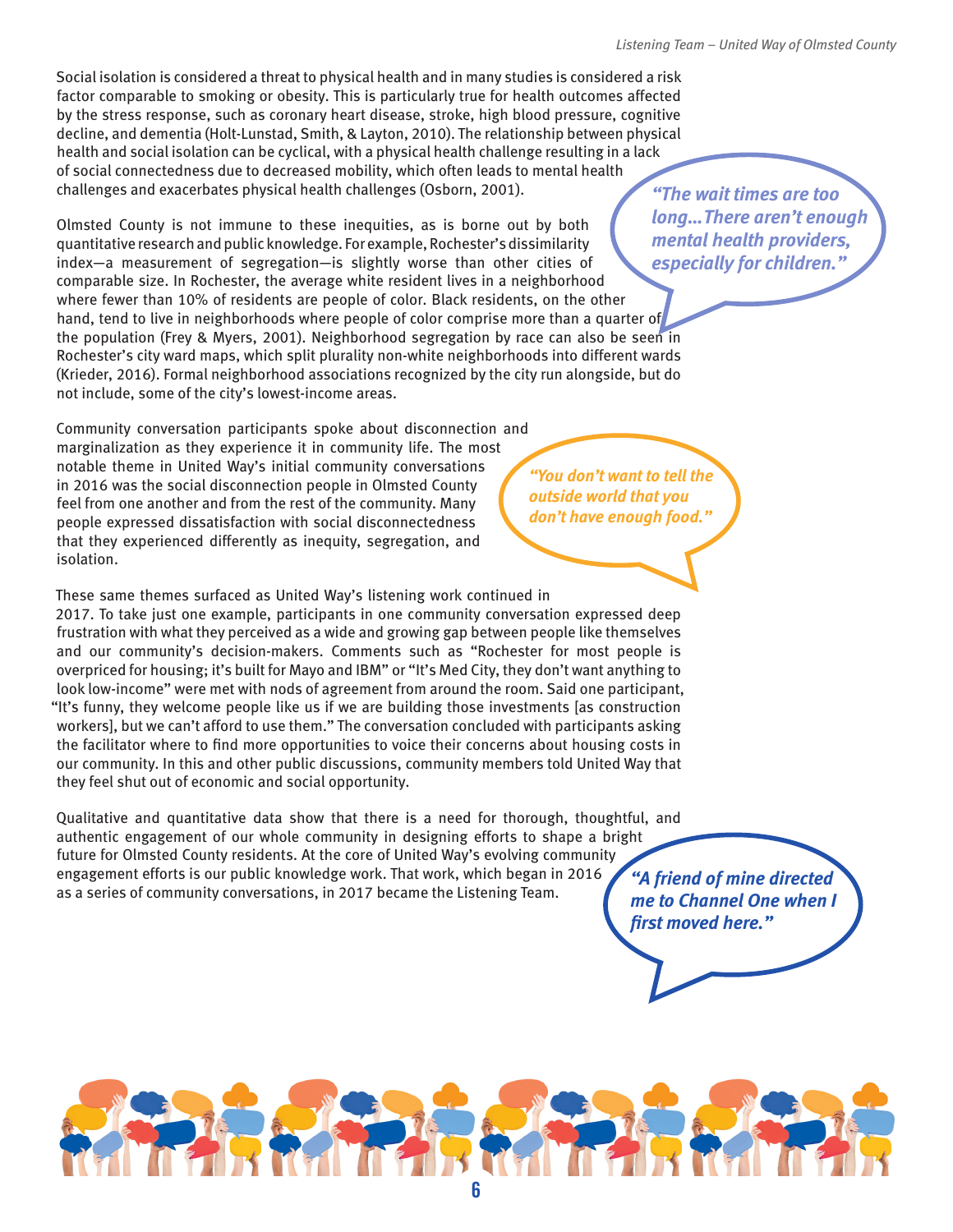# **THE LISTENING TEAM**

United Way of Olmsted County's volunteer advisory groups are intended to enhance our understanding of community conditions and best practices in the human services field. Each group provides perspectives and/or recommendations for United Way staff to consider when making decisions and implementing strategies to change our community for the better.

As one of the volunteer advisory groups, the purpose of the Listening Team is to gain public knowledge. It is particularly concerned with hearing the voices of individuals who are not commonly heard in community life. The public knowledge work of the Listening Team has three components: hosting community conversations, attending public listening events, and synthesizing and sharing knowledge.

#### *Community Conversations*

United Way of Olmsted County's community conversations model draws from a framework established by The Harwood Institute for Public Innovation. United Way works with communitybased groups and organizations to gather small groups of stakeholders for a 90-minute conversation about the community's hopes for the future, the barriers to realizing those aspirations, and what types of steps might make a difference. As a facilitator from the Listening Team guides the group through the conversation, participants have opportunities to respond to identified themes. After each conversation, United Way staff and volunteers share with participants a brief summary of what we learned and invite further response to clarify or add to the themes identified.

Each community conversation centers on a topic within United Way's scope of work. In 2017, conversation topics included affordable housing, food security, living independently, and social connectedness. The findings below move beyond these topics to identify recurring themes that emerged across multiple community conversations and other listening events, regardless of topic.

#### *Public Listening Events*

Public knowledge is continually being produced and shared at meetings, forums, celebrations, and events throughout our community. Listening Team members are tasked with attending these various public listening and learning events and sharing the knowledge gained with the team. While United Way of Olmsted County staff regularly attend community meetings, the relationships and experience of volunteers allow the organization to learn with and from a broader cross-section of Olmsted County residents.

#### *Synthesis & Sharing*

The final component of United Way's listening work is to synthesize and share the public knowledge that is gained by engaging with the community. Listening Team volunteers and staff meet periodically to review the emerging themes from community conversations and public events. We developed the following findings based on the most common and significant themes found across many conversations with different groups of community stakeholders.



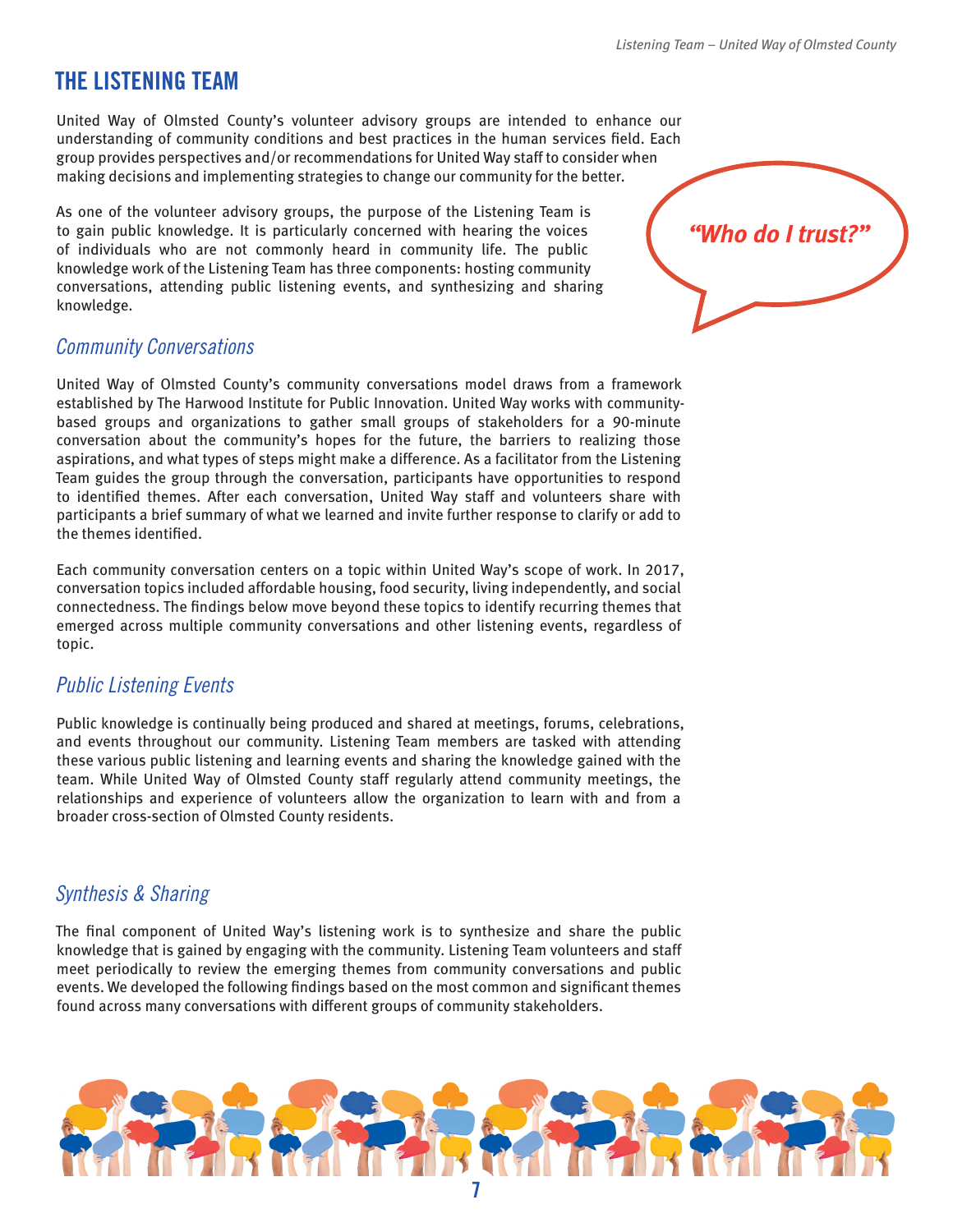The work of the Listening Team is iterative—it involves repeated outreach, learning, synthesis, and sharing to build increasing understanding over time. This work in its current form remains fairly new for United Way; we expect to develop increasingly robust learnings as the processes and relationships at the heart of our listening work continue to grow and evolve. Nevertheless, several themes clearly emerged from the seven community conversations and eleven public listening events attended by Listening Team members this past year.

The most common and significant themes noted across United Way's listening work in 2017 were awareness, access, safety and wellbeing, and equity. These themes did not emerge in every conversation. Where they did occur, people at times expressed different views. It is also important to recognize that these themes are not distinct but interconnected—each one impacts the others.

The Listening Team noted other concepts that did not rise to the level of these most common themes but nonetheless deserve mention. These included generational divides, a suspicion of those new to the area who are perceived to be "outsiders," and the tension between individual and collective responsibility for social problems.

The themes discussed here are larger than the topics of conversations and events themselves, which included housing, food security, LGBTQ youth, mental health, and others. These themes shed light on how people think and feel about these important topics that captured the attention of our community in 2017. They are helping to inform United Way's perspective in developing and executing community change strategies. This work can also provide a solid basis for others in the community to better understand what Olmsted County residents hope for, in addition to what barriers stand in the way of sharing a community that benefits everyone.



*This word cloud represents the most commonly heard words throughout the community conversation series. The larger the word, the more prominently used it was in the dialogues.*

#### *Awareness:*

Participants in a variety of community conversations and public listening events expressed a shared belief that Olmsted County, and Rochester in particular, is a resource-rich community with many organizations and services that support residents in meeting their needs and attaining a high quality of life. However, many felt that despite the resources available, awareness remains a significant barrier to uniting people with the resources they need. Two issues of awareness were raised again and again: awareness of the challenges faced by people in the community and awareness of the resources available to meet those challenges.

A commonly expressed sentiment heard by the Listening Team is that a majority of people don't "see" or "know" about the realities of poverty and inequality in our community. This perception was shared by many of the people we interacted with, whether they had experienced these challenges first-hand, in a professional capacity, or through a volunteer role. The need for greater awareness of the barriers faced by community members was captured in a comment by a human services professional who noted that Olmsted County is a wealthy place, so people mistakenly think that we don't have many low-income people here.

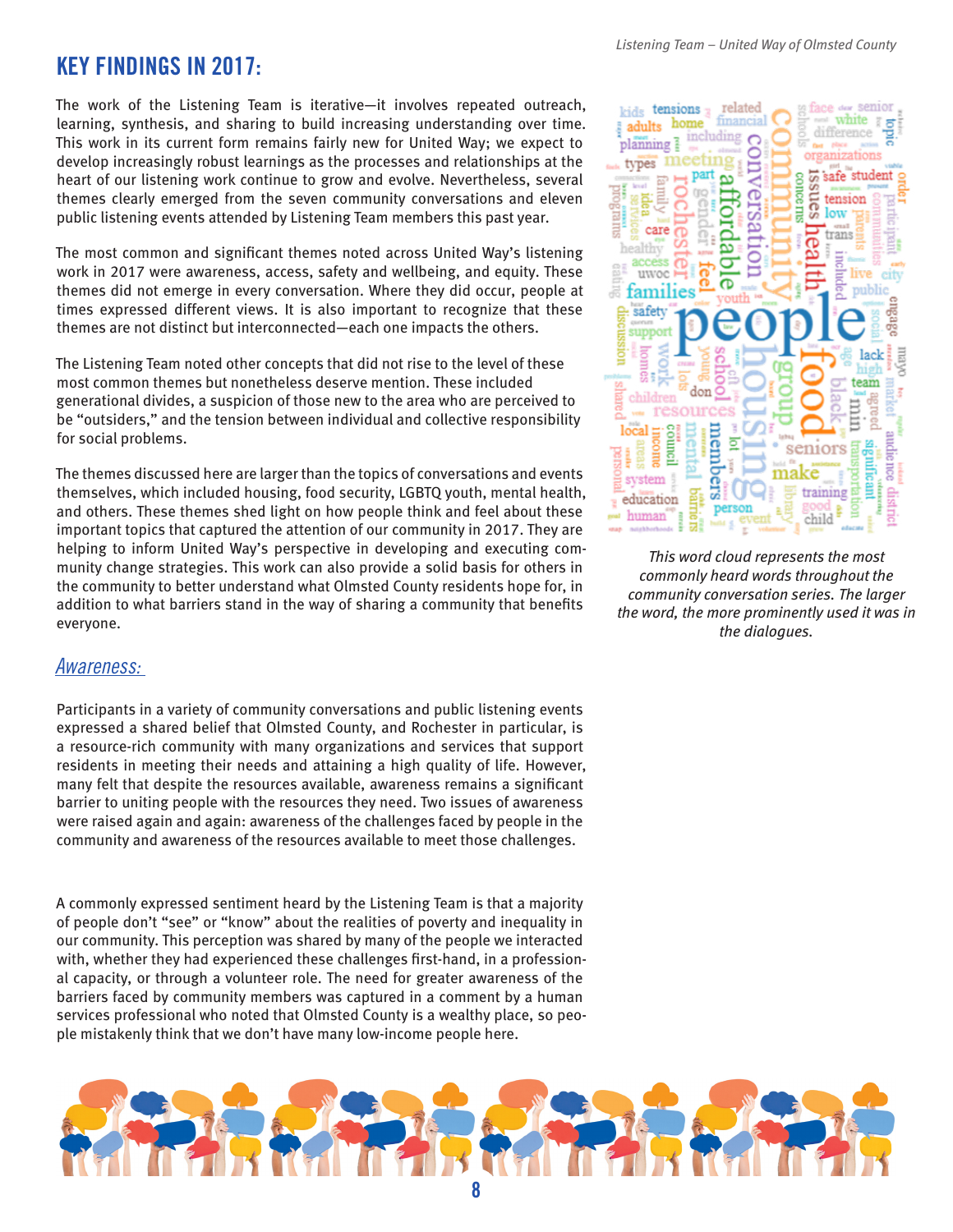Others went further, saying that powerful people and organizations don't want the public to be aware of economic and social inequality in our community. Without a broad consensus that there are people in Olmsted County who struggle to meet their basic needs, achieve their financial or educational goals, and enjoy a high quality of life, it is difficult to build lasting solutions.

While many agreed that ours is a resource-rich community, people also feel that awareness of those resources remains a significant barrier. Community conversations participants repeatedly highlighted the need for greater community education on a variety of issues, including diversity and cultural differences, nutrition, housing options, and how to navigate support systems. At times, people asked for organizations to provide structured educational opportunities, but conversation participants also suggested community-driven solutions that support individuals in sharing their different knowledge and skills with one another. This sort of knowledge-sharing is often on display in community conversations, where participants make recommendations to one another, such as "Try XYZ agency for nutrition classes."

Awareness of existing resources was also suggested as a problem for service providers. With so many agencies offering needed services, it is hard for case workers or providers to stay informed about what resources are available in order to make appropriate referrals to clients seeking additional supports. It was suggested repeatedly that agencies need to build stronger systems for sharing information and making referrals. Some people also feel that providers are not aware enough of the way clients understand and experience barriers to achieving their goals. As Olmsted County continues to grow and change, there is a need to continue to educate providers about the types of services that are needed and how to provide them in responsive ways.

#### *Access:*

Accessibility of services and resources was one of the most consistent issues raised across our listening work in 2017. Many barriers exist that make it harder for people to access the services they need. Transportation was one of the most frequently-mentioned barriers. Another common challenge is securing housing that is both affordable and accessible to people with disabilities or mobility limitations. As these two commonly heard examples suggest, Olmsted County residents typically do not experience barriers to access discretely. Instead, barriers like transportation and housing are interconnected. For example, families may find themselves choosing between more expensive housing located on a bus route in Rochester and a less expensive rental outside of town that requires them to own and maintain a reliable vehicle.

Beyond the limitations of physical resources and infrastructure, our listening work also reveals a deeply-felt need for more culturally-responsive services. Clients and agencies would like to see more service providers with linguistic and cultural skills that reflect the diversity of Olmsted County. More broadly, people want to feel that services and infrastructure are being designed around the needs of people being served. This idea was most often expressed in relation to specific services, such as culturally-relevant mental health care. However, residents also expressed concerns that transportation, housing, and entertainment offerings are not designed to support independent but socially connected lifestyles for people of all generations and abilities. For example, participants in a community conversation with seniors said that transportation is a barrier to staying connected with their friends and family members, leading to a lower quality of life.

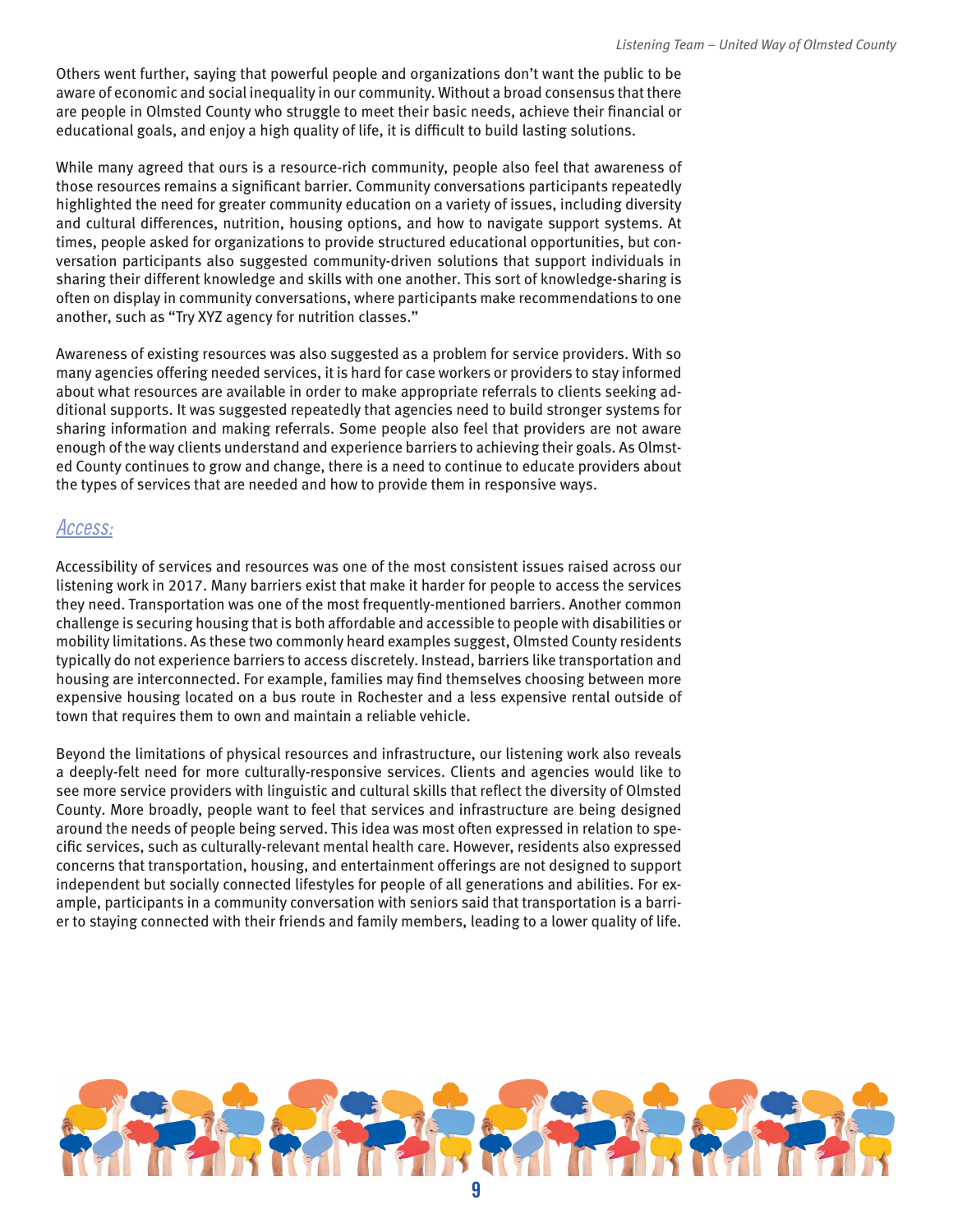#### *Safety & Wellbeing:*

Concerns about safety were prominent in community conversations and other listening activities in 2017. This includes both physical security and social wellbeing. Often this sentiment was expressed in the question, "Whom can I trust?" As one community conversation member said, "I don't even trust my shadow!"

Some people have feelings of insecurity related to accessing services: Is this service legitimate or a scam? Is the food from the food shelf expired? If I seek help from a senior advocate, will they force me to move out of my home? Can I count on the staff at my child's school to treat my child with respect? These and other questions raised in community conversations reflect Olmsted County residents' apprehensions about being safe physically and socially when interacting with institutions or accessing services.

Community members have particular safety concerns related to housing. For seniors, this can be connected to aging in place; people may feel more comfortable remaining in their homes as they age, but they may not be or may not feel physically safe doing so. When it comes to affordable housing, people told us more than once that they have struggled to find a place to live that is safe and dignified. Some Olmsted County residents have no choice but to live in buildings with mold, insect infestations, or other health hazards. In the absence of public policies designed to distribute and integrate affordable housing throughout the community, affordable rentals in Rochester tend to be concentrated in high-poverty neighborhoods with poor public reputations. People we spoke with who are seeking affordable housing expressed some concerns about their physical safety in these areas. The combination of these issues—unsafe or neglected properties, clustering of low-income housing, and the perception or reality of high crime rates—leads people to feel forgotten by the community. This can be detrimental to their sense of wellbeing.

Regardless of income, age, or neighborhood, many Olmsted County residents feel disconnected from their neighbors, which was a significant theme that emerged in United Way's 2016 community conversations as well. This feeling of social isolation makes people feel less physically safe; they wonder if they can count on their neighbors to respect their property or keep an eye out when they are away from home. The Listening Team observed that at times these concerns appeared to reflect a suspicion of people perceived to be different from the speaker—whether that difference was one of race, socio-economic background, or rural/urban upbringing. At times, they seemed to reveal discomfort with how quickly Rochester and surrounding towns are growing. Demographic changes leave some long-time Olmsted County residents wondering where they will fit in the social and economic fabric of our community in the future.

While we clearly heard concerns about safety, including social connectedness and wellbeing, there was also reason to hope. In our 2017 listening work, United Way frequently heard people expressing a desire to connect with others. People told us that they want feel heard, to know their neighbors, to feel like part of a community, to support each other, to volunteer, to learn about other cultural traditions, and to feel their own identity "honored" by others. People have hope that community members can unite across difference and decrease feelings of isolation. Moreover, people are willing to contribute to increasing social connectedness and building a community that is welcoming and safe for all.

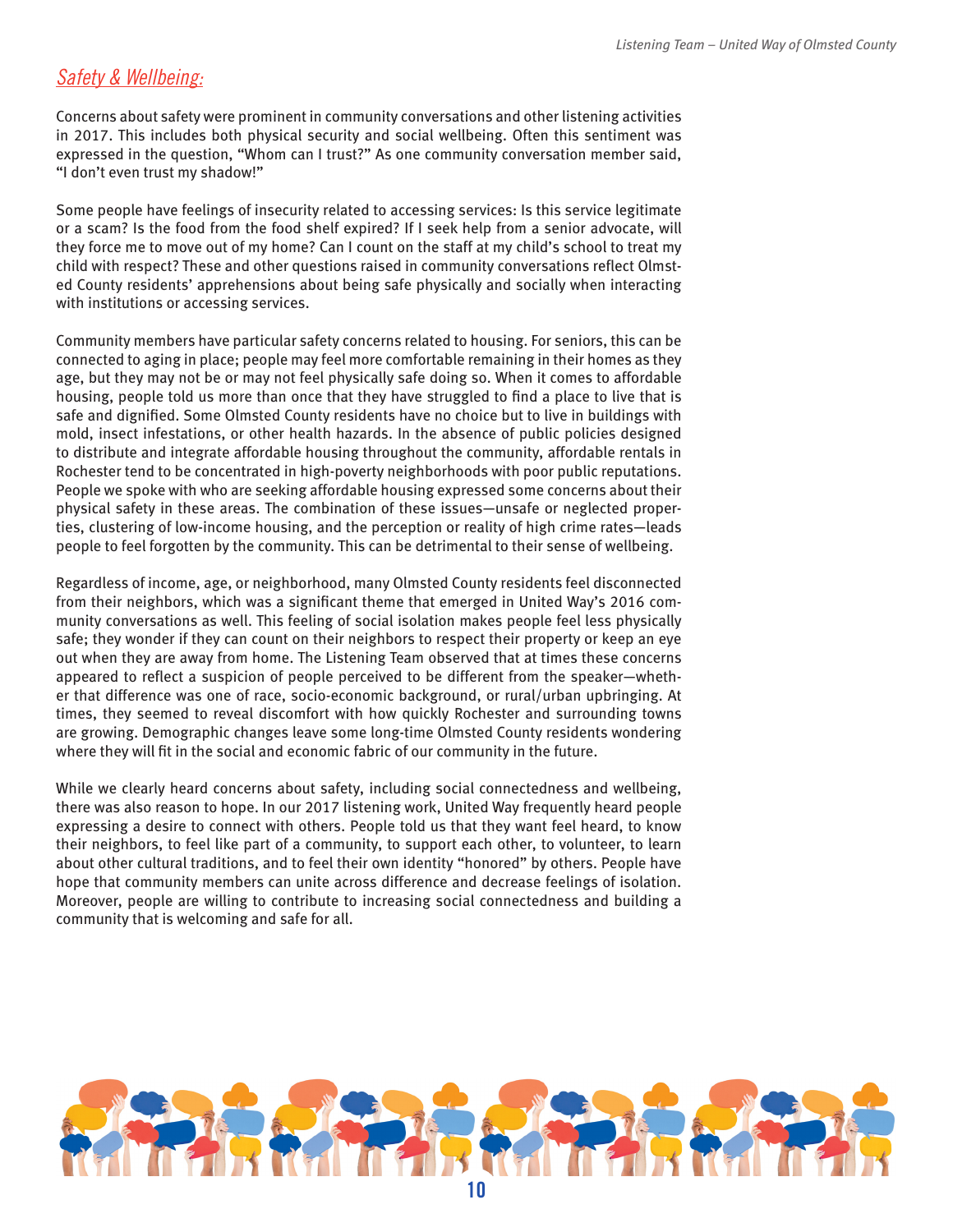### *Equity:*

Issues of equity were at the forefront in United Way's listening work in 2017. While all four of the key themes identified here are interconnected, equity most of all permeates the other themes. This is because concerns about inequity were expressed frequently by the people we heard from (this does not mean that community members didn't also advocate inequitable perspectives). We want to draw particular attention to this theme as it emerged in our listening work because it is consistent with our core values as an organization and is the lens through which we choose to view our community change work.

United Way of Olmsted County understands equity as an effort to undo discrimination and bias to create a just and fair society in which everyone can participate, prosper, and reach their full potential. In our listening work, we heard this expressed in the idea that different people and different communities require different types of supports based on their identity, culture, and history. This idea was present in the desire for culturally responsive services that we described above. It was also communicated as a wish to be recognized by others as existing, mattering, and having dignity. For example, parents of transgender children want service providers and businesses to acknowledge their children's correct gender without asking invasive questions. From these community members and others, we heard that individuals and families want to feel empowered to decide how they live and how their lives are understood by others.

Unfortunately, many members of our Olmsted County community do not feel this way much of the time. In a variety of contexts, people said that they feel ignored, overlooked, or forgotten. They feel that powerful institutions—such as local government, businesses, or community development initiatives—are not "for" people like them. This idea was conveyed by different individuals in relation to their race, socioeconomic status, country of origin, ethnicity, religion, disability, age, gender, and family type.

At times, these concerns were expressed in an "us against them" framework in which "people like me" deserve access to support services but "other people" abuse the system. We also heard "not in my backyard" sentiments, especially in relation to affordable housing. One lesson we took from this is to remember that individuals experience Olmsted County differently based on their life experiences and expectations of what community life should look like. One benefit of United Way's community conversations is that people have the opportunity to talk with other individuals whose points of view may be different than their own.

# **WHAT'S NEXT:**

When United Way of Olmsted County holds community conversations, we share with participants our desire to learn about the community's aspirations without promising that we will undertake any specific program or activity based on the learnings from any individual conversation. However, what is learned in community conversations does shape United Way's perspective and actions. For example, learnings from our community conversations and public listening activities are informing our upcoming grant opportunities. More specifically, concerns about awareness and accessibility of available resources have encouraged United Way to improve our outreach and communications efforts related to the 2-1-1 information and referral service, which connects people with the resources they seek.

One positive outcome from United Way's listening work has been new and deepening relationships established with community members and community-based organizations. We hope these relationships will continue to grow and flourish, helping to foster further dialogue in the